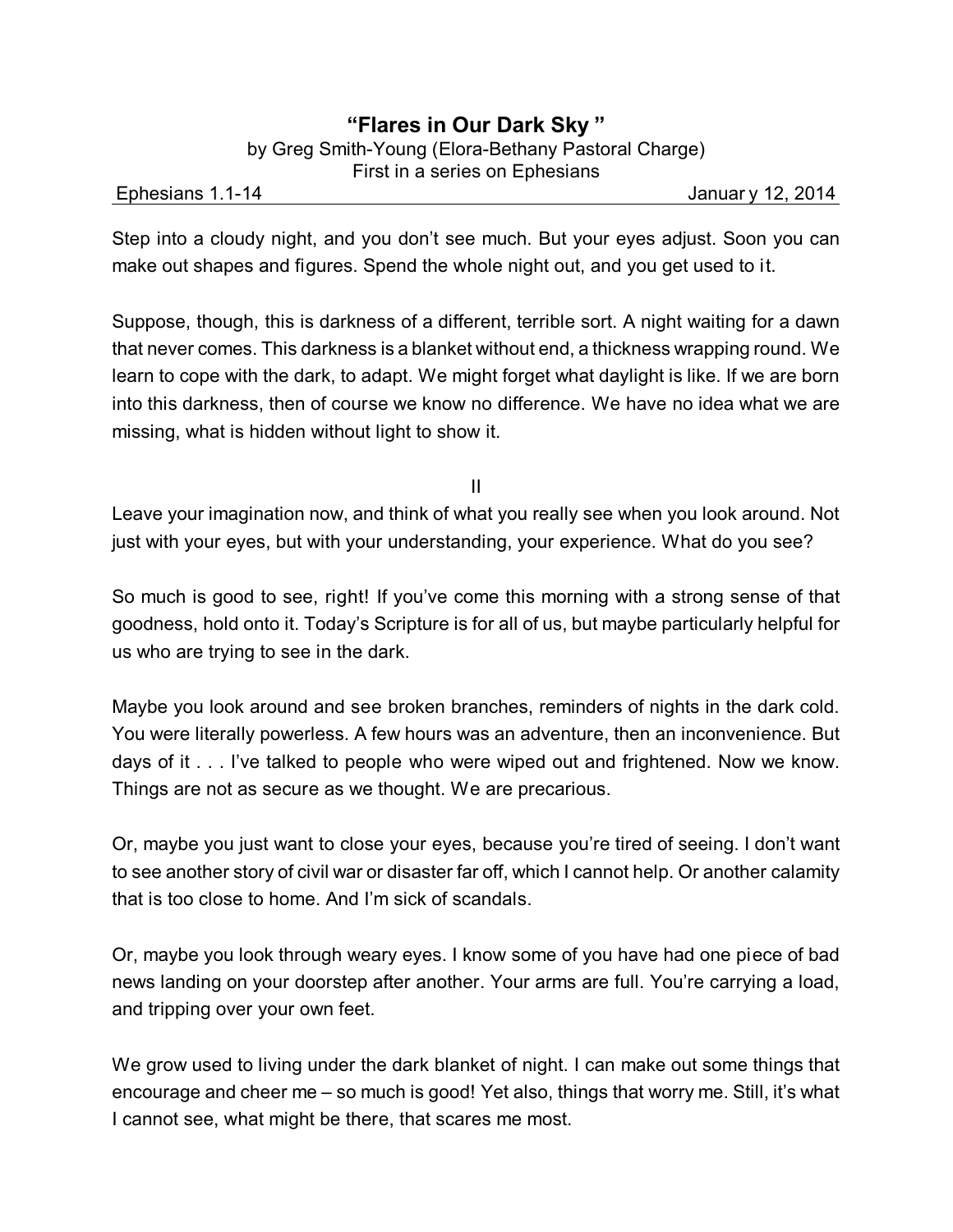Peering into the dark, trying to make things out, gets tiring.

Are you tired?

III

Our Bible reading, which starts this letter to the Ephesians, is a series of flares, fired into our dark sky. They burst and blaze, casting light all around. So we can see. What we see has always been there. But now, with these words, we can see it. The darkness changes. For what we now see is good, very good.

As \_\_\_\_\_ said, these 14 verses are just two sentences. The first is okay, a standard greeting from Paul to the Ephesians.<sup>1</sup> But the second sentence is some 201 words long. One scholar said it is *"the most monstrous sentence conglomeration . . . I have ever met in the Greek language."<sup>2</sup>* Most translators, bringing it into English, have mercy on us and break it up into manageable sentences with good grammar. I kept it long and unwieldy. Because it ain't about doing grammar good!

It is about praise, celebration, breathless joy. It's the child who's rushed to you, to tell about his day. It's the newly betrothed, flashing her finger and spilling out how it all happened. It's ripping open the envelope and reading the letter you've been waiting for. Paul's got stuff to say, and it just pours out. No stopping for periods. Not even braking for semi-colons. The most he'll concede is a comma, here and there, to draw in more air, before the next explosion of light. We are living under this darkness, and Paul gives us this sentence of flares. $3$  He fires them into the sky to show us things we were not seeing.

 $IV$ 

I'm going to point to four of them, four blazing lights that can finally help us see what's always been there.

There is quite a scholarly debate over who the real author was, and whether it was sent to Ephesus originally. Whether it was Paul, or Paul collaborating with others, or someone close to Paul carrying on his legacy by writing in his name . . . for simplicity, I'll just say Paul. And whether it was to Ephesus, or the region that included the city, or whether Ephesus was the city where it originated . . . for simplicity, I'll just say it was to the Ephesians. What matters is not so much who wrote it, nor to whom, but the One whom the letter is all about, and what it says to us today.

<sup>&</sup>lt;sup>2</sup> E. Nordon, quoted in Eugene H. Peterson, Practice Resurrection: a conversation on growing up in Christ (Grand Rapids, MI: Eerdmans, 2010), 53.

 $3$  Peterson calls these "seven verbal rockets." (p. 57) I'm focusing on four.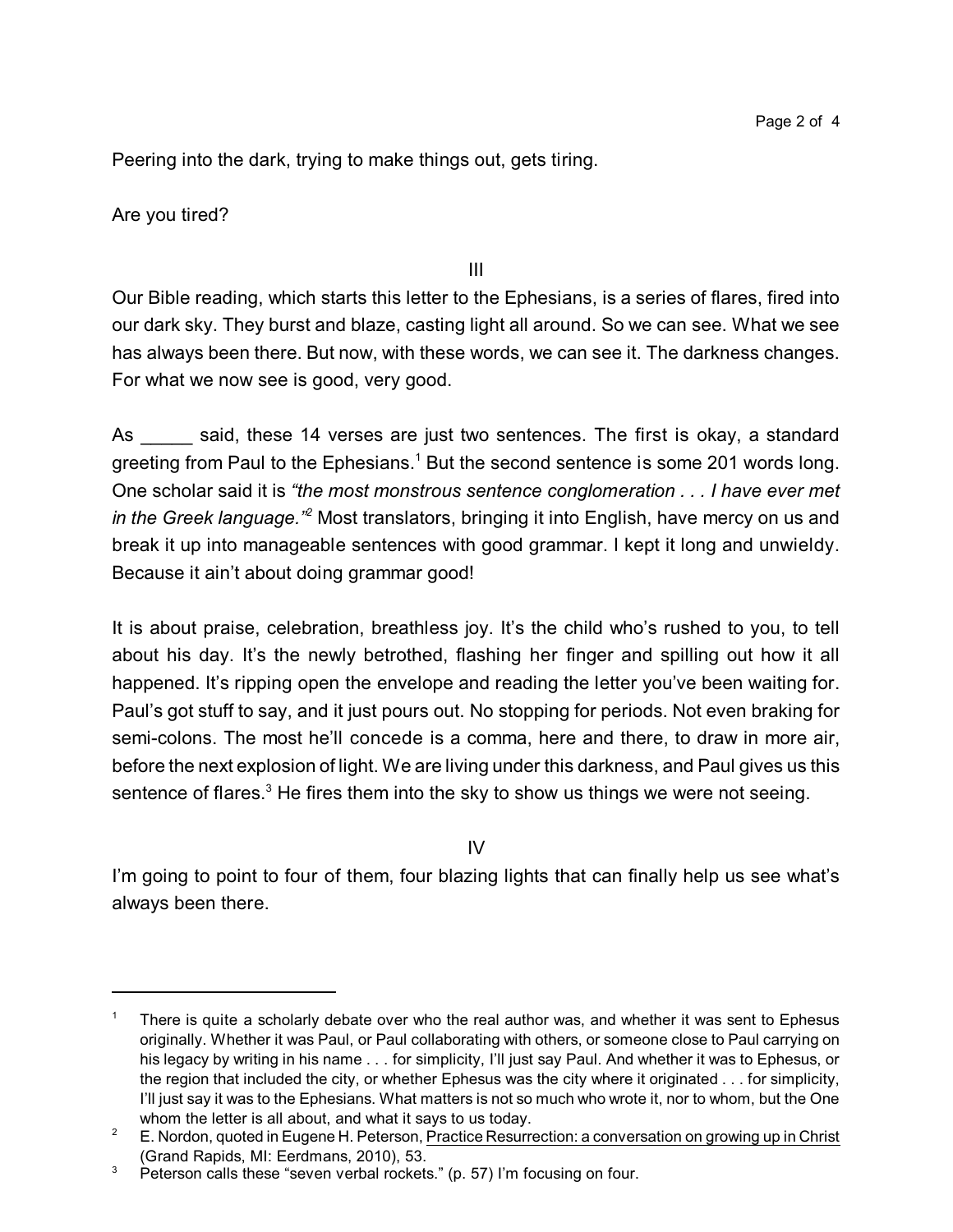**Blessed.** *"Bless God, the Father of our Master Jesus the Messiah, who has blessed us in him with every spiritual blessing. . . ."* (verse 3)

God blesses you. God's very nature is to bless. God blesses because that is who God is.

We are living under the shroud of this night sky, and we've been imagining that whatever we cannot see is a curse, because it's in the dark. But now we see that God blesses. The very fabric of God's cosmos is blessing. God's blessing becomes our map. God's blessing becomes our compass.<sup>4</sup> God's blessing becomes the light we travel by, when it is dark.

Another flare fired into the sky: **chosen**. *". . . in love God chose us . . . and predestined us to be adopted for himself through Jesus the Messiah. . . ."* (verses 4-5a)

"Choosing" can have a narrow sense. Some get chosen and some do not. But here, the sense is expansive. Being chosen gets us out of any notion that life is random, without meaning. God chooses you. God intends you. On purpose!<sup>5</sup>

Even more, God predestines you. Again, that can have a narrow sense, with everything fated and pre-planned. We do better, though, to think of it in the sense of a destination. You are going somewhere. The Greek word comes from a root that means a boundary.<sup>6</sup> You are not left to your own, to find your way through the endless darkness. God makes a path and guides you along. God has given you a life with direction to it.

Being chosen, being destined is not some cold calculation. Notice the word "adoption." When you are adopted, you are brought into relationship. God chooses you, God destines you for adoption through Jesus into God's family.

Blessed. Chosen. Now, another flare: **delivered.** *". . . we have deliverance through Jesus' blood – that is, the forgiveness of sins – according to his rich grace, which he lavished on us. . . . "* (verses 7-8)

Delivered. Jesus sets you free. You are free from shame, free from oppression, free from

<sup>&</sup>lt;sup>4</sup> Peterson writes, "... bless is map and compass for finding our way through the country." (p. 57)

<sup>5</sup> This caries "a sense of intention. Life is not random." Peterson, 59.

<sup>6</sup> Ibid. *Prooridzo* is from the root *oros*.